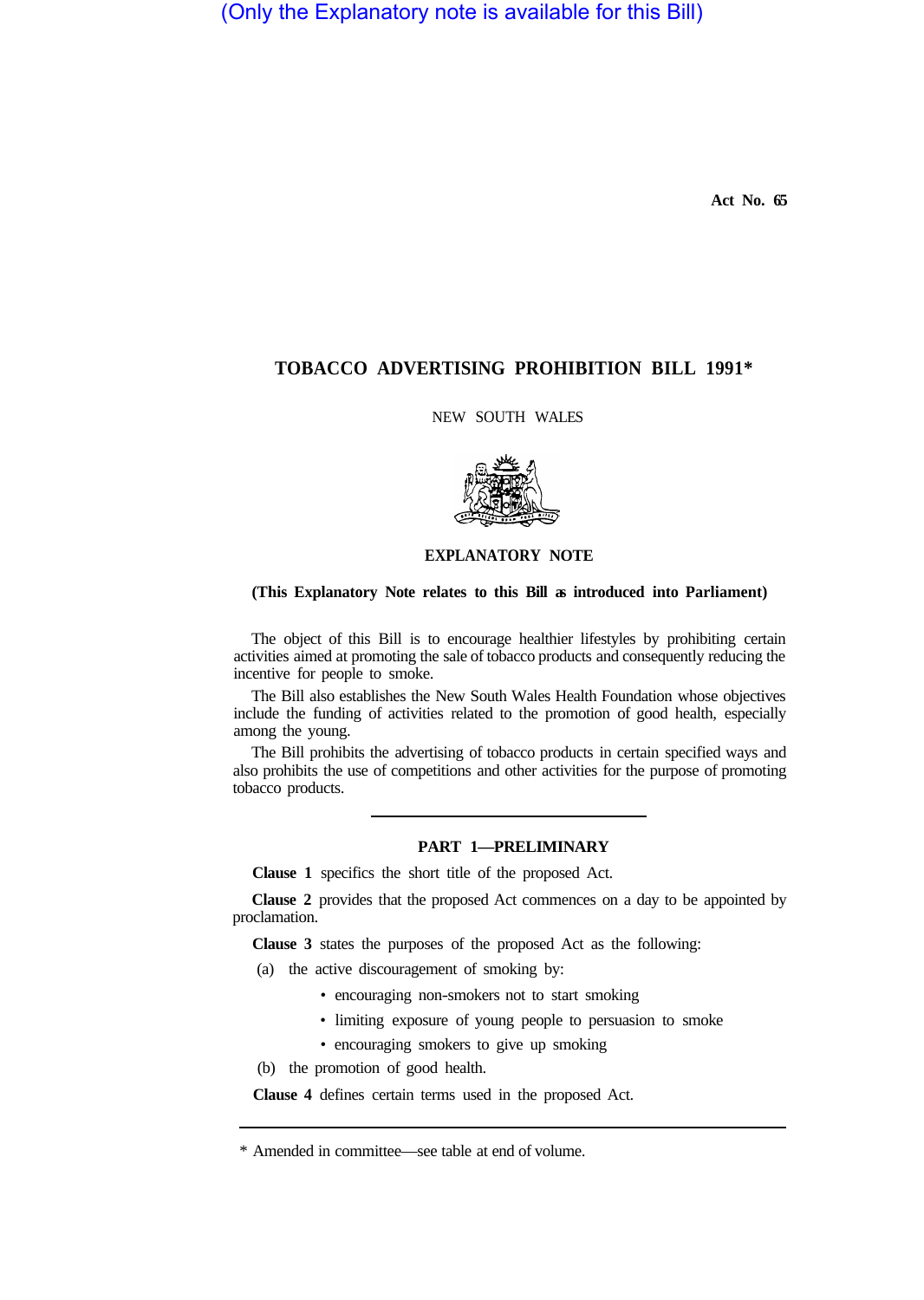# **PART 2—TOBACCO PRODUCTS**

**Clause 5** prohibits commercial tobacco advertising:

- in, or so that it can be seen or heard from, a public place
- on unsolicited material distributed to the public
- by means of goods sold, hired or supplied for some benefit

but does not prohibit such advertising:

- on radio or television
- in a newspaper or book printed or published outside the State, if incidental to the main purpose of the newspaper or book
- on a package containing a tobacco product
- incidental to a film or video tape
- in a tobacconist's shop or similar retail outlet
- on documents used in the ordinary course of business
- otherwise exempted under the Act

The maximum penalty for a first offence, if committed by an individual, is 50 penalty units (currently \$5,000) and for subsequent offences is 100 penalty units (currently \$10,000).

The maximum penalty for a first offence, if committed by a corporation, is 200 penalty units (currently \$20,000) and for subsequent offences is 400 penalty units (currently \$40,000).

An additional daily penalty of up to 50 penalty units (for an individual) or 200 penalty units (for a corporation) may be imposed in the case of a continuing offence. (Penalties for offences under Part 2 are set out in proposed section 28.)

**Clause 6** prohibits certain kinds of promotional schemes conducted either in connection with the sale of a tobacco product or for the purpose of promoting such sales.

The Governor is empowered by the proposed section to declare schemes as promoting the sale of a tobacco product or as promoting smoking generally and the conduct of any such scheme is prohibited.

the same as for an offence under proposed section 5. The maximum penalties for offences committed by individuals or corporations are

products as a promotion of a sale of such a product. **Clause 7** prohibits the offering, giving or distributing of free samples of tobacco

the same as for an offence under proposed section 5. The maximum penalties for offences committed by individuals or corporations are

**Clause 8** prohibits the promotion of, or agreements to promote, tobacco products or their trademark or brand name in return for a sponsorship of some activity and also prohibits the provision of a sponsorship on such terms, subject to certain exceptions and exemptions.

The maximum penalties for offences committed by individuals or corporations are the same as for an offence under proposed section 5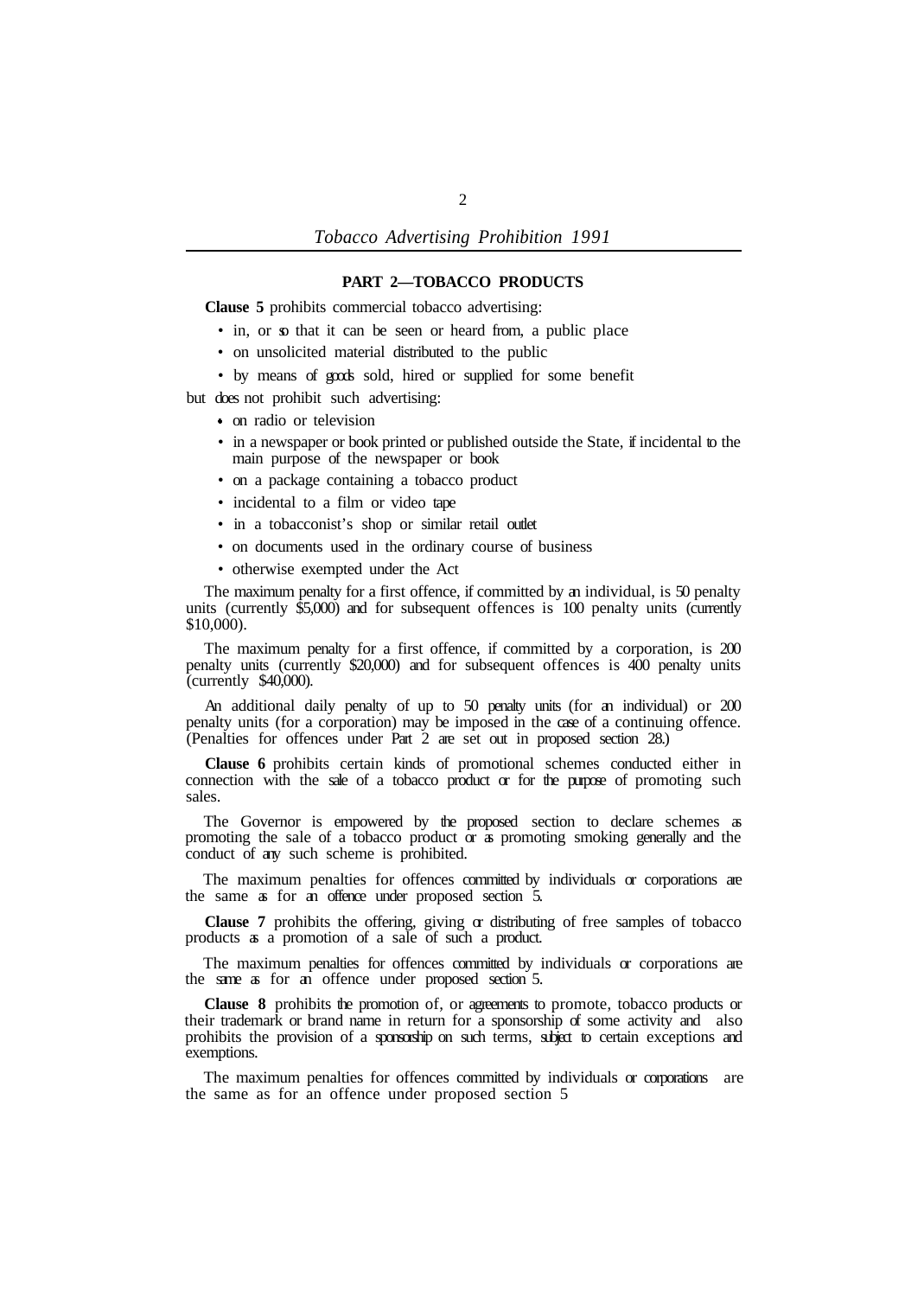**Clause 9** prohibits the placement of tobacco vending machines in premises where they may be operated by the public unless the premises are either:

• licensed under the Liquor Act 1982

• a staff amenity area provided by an employer

The clause also provides that the owner or lessee of a tobacco vending machine who does not display a statement prescribed by regulations on the front of the machine commits an offence.

The maximum penalties for offences committed by individuals or corporations are the same as for an offence under proposed section 5.

**Clause 10** prohibits the sale of loose cigarettes or of packets containing less than 20 cigarettes.

The maximum penalties for offences committed by individuals or corporations are the same as for an offence under proposed section 5.

**Clause l1** prohibits the sale of tobacco products that are not prepared for smoking (such as chewing tobacco or snuff) except in certain circumstances set out in regulations.

The maximum penalties for offences committed by individuals or corporations are the same as for an offence under proposed section 5.

**Clause 12** provides some exemptions from the prohibitions contained in proposed sections 5 and 8. The exemptions are to be specified by the Minister in a notice published in the Gazette and must have regard to certain criteria set out in the clause or, where designed to avoid significant hardship, arc to operate only for a specified transitional period.

#### **PART 3—NEW SOUTH WALES HEALTH PROMOTION FOUNDATION**

**Clause 13** establishes a body corporate having the corporate name of New South Wales Health Promotion Foundation.

**Clause 14** provides for the Foundation to inform the Minister of its activities as required

**Clause 15** provides for the Foundation to consist of 9 members representing appropriate organisations and Departments.

**Clause 16** provides for members of the Foundation who are representative of non-governmental organisations to be appointed for periods not exceeding 3 years.

**Clause 17** provides for the members' remuneration and allowances.

**Clause 18** provides for the resignation of members.

**Clause 19** gives formal effect to Schedule 1 relating to further provisions governing the constitution, proceedings and operations of the Foundation.

**Clause 20** states the objectives of the foundation as being:

- to fund activities promoting good health
- to offer sponsorship of sporting and arts activities as an alternative to that of tobacco manufacturers or wholesalers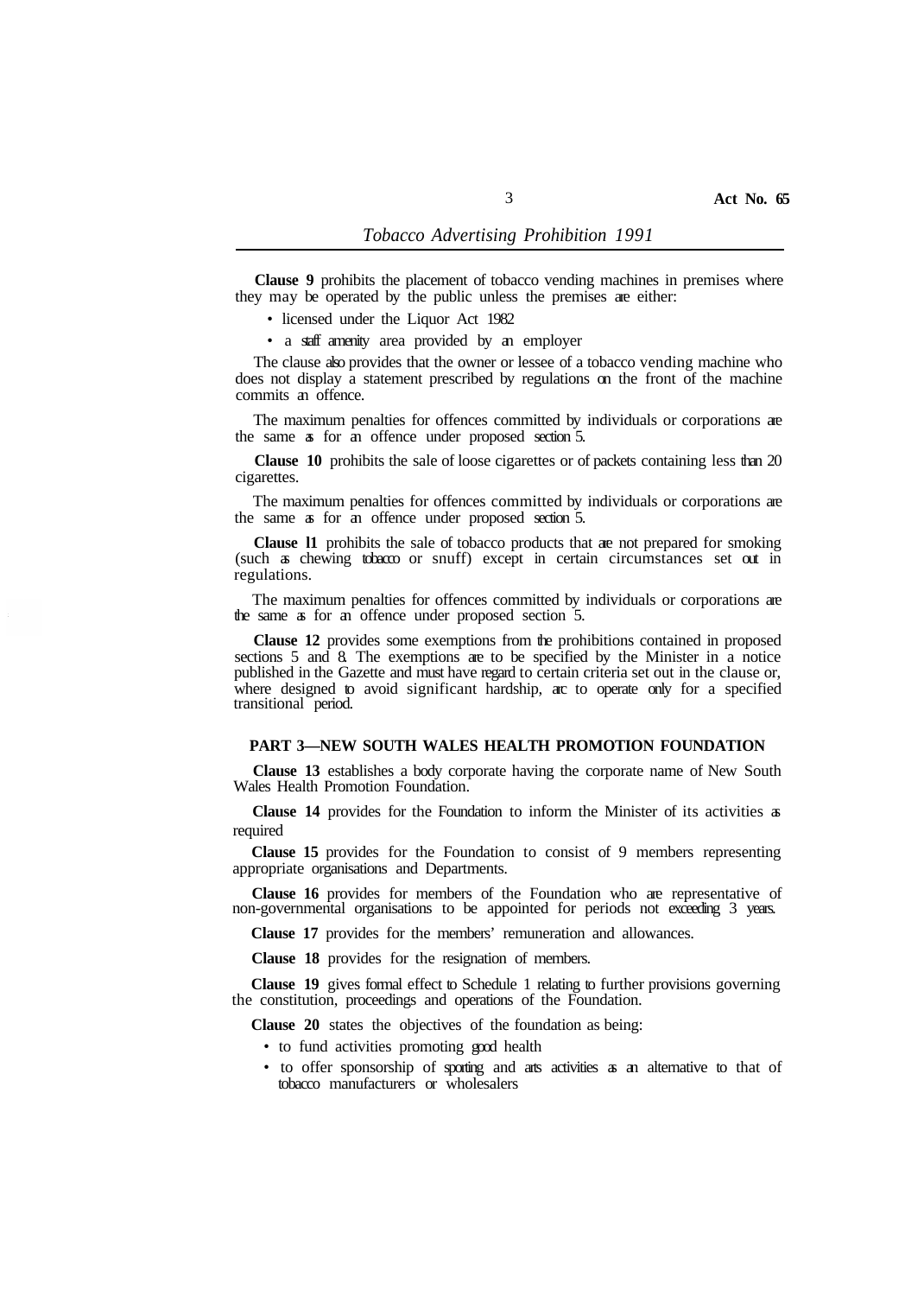- to fund research relevant to health promotion
- to raise funds through donations and grants and the marketing of goods and services related to health promotion
- to fulfil the purposes of the proposed Act

**Clause 21** gives the Foundation the powers necessary to achieve its objectives and provides that, in the exercise of those powers, priority is to be given (for 5 years) to compensating persons (other than manufacturers or wholesalers of tobacco products) who have suffered hardship as a consequence of the operation of the proposed Act.

**Clause 22** empowers the Minister to give directions to the Foundation concerning its functions and requires any such direction to be reported in the Foundation's annual report.

**Clause 23** provides for the personnel and consultancy resources necessary for the Foundation to achieve its objectives.

**Clause 24** provides for the funding of the Foundation and for the establishment of the New South Wales Health Promotion Fund.

Provision is also made for the proportional allocation of funding under the Foundation's annual program and for the return to the Consolidated Fund of any funds not spent within 4 months of the end of the financial year.

**Clause 25** provides for temporary investment of the Foundation's funds.

**Clause 26** applies the Public Finance and Audit Act 1983 to the operations of the Foundation, subject to the other provisions of Part 3.

#### **PART 4—ENFORCEMENT**

**Clause 27** provides that any prosecution under the proposed Act requires the consent of the Director-General of the Department of Health or of an authorised person.

**Clause 28** states the penalties for offences against the proposed Act.

**Clause 29** allows proceedings for an offence against the proposed Act to be taken m a Local Court (in which case the maximum penalty that may be imposed is 50 penalty units) or, at the option of the prosecutor, on indictment.

**Clause 30** provides that every officer of a body corporate that commits an offence also commits a like offence. The clause defines "officer" and provides a statutory defence for any such officer.

#### **PART 5—GENERAL**

**Clause 31** bars civil proceedings against a person for the doing, or the omission to do, any thing which is &ne or omitted to be done m compliance with the proposed Act.

**Clause 32** empowers the Governor to make regulations for the purposes of the proposed Act.

**Clause 33** provides that 3 years after the proposed Act has commenced, the Minister is to have its operation, and the continuing need for it, investigated and a report made. The report is to be tabled in Parliament.

**Clause 34** gives effect to the amendments to other Acts set out in Schedule 2.